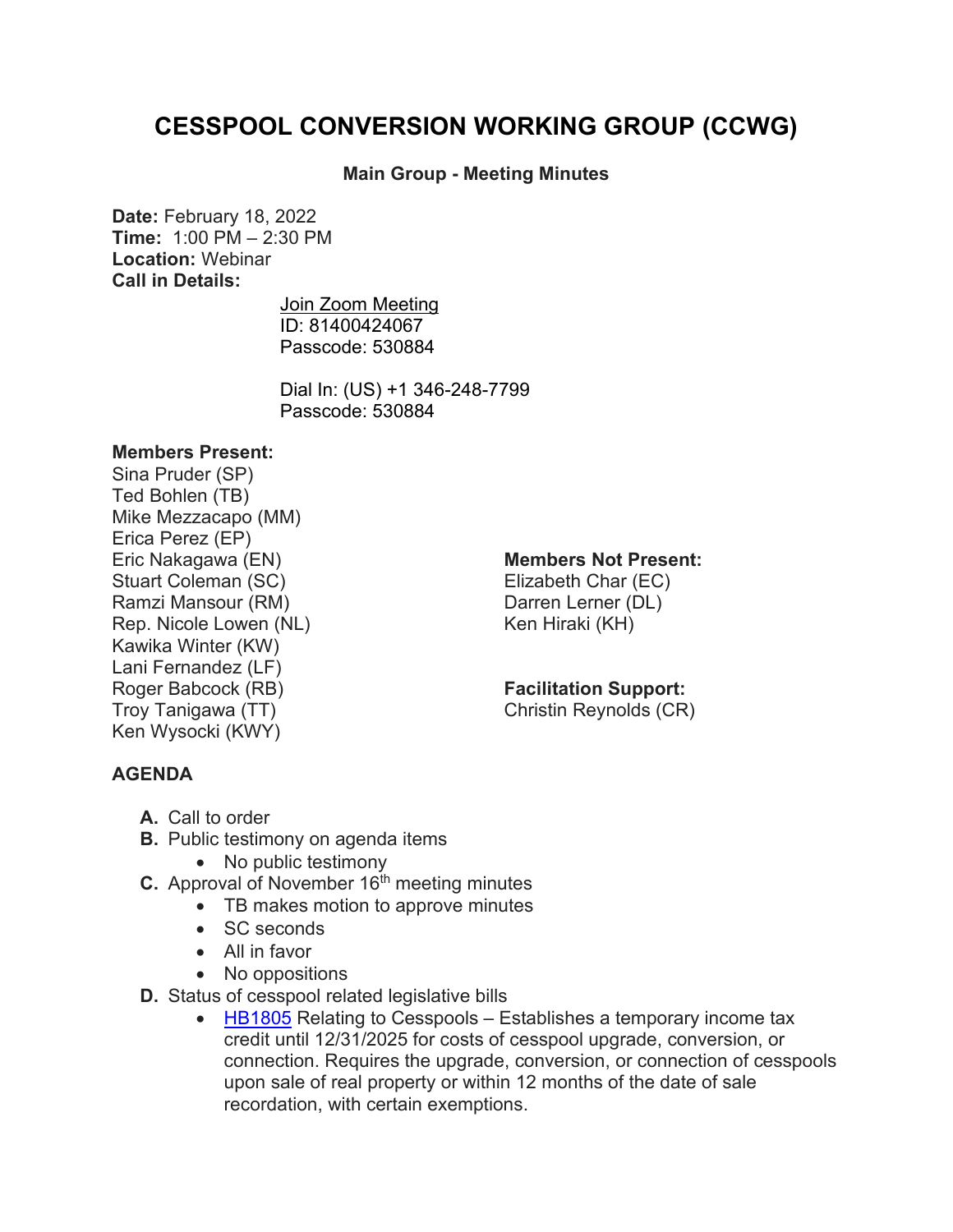- $\circ$  Amended to apply to properties within 1000 feet of coastal water, streams and other sensitive waterways within 12 months.
- o Realtors have some concerns on this one.
- [HB1806](https://www.capitol.hawaii.gov/measure_indiv.aspx?billtype=HB&billnumber=1806&year=2022) Relating to Cesspool Conversion Requires cesspools in the State to be upgraded or converted to a wastewater system approved by the Director of Health before 1/1/2050.
- [HB2088](https://www.capitol.hawaii.gov/measure_indiv.aspx?billtype=HB&billnumber=2088&year=2022) Relating to Finance Creates the environmental and economic development revolving loan fund under the administration of the Hawaii Green Infrastructure Authority.
	- o On bill financing to help finance the upgrades, voluntarily entered into by the County and Homeowner, would set up a structure under HGIA to administer.
- $\bullet$  [HB2195](https://www.capitol.hawaii.gov/measure_indiv.aspx?billtype=HB&billnumber=2195&year=2022) Relating to Cesspools Establishes a cesspool compliance pilot grant project to assist low- and moderate-income property owners.
	- o Grant program
- [SB2802](https://www.capitol.hawaii.gov/measure_indiv.aspx?billtype=SB&billnumber=2802&year=2022) Relating to Cesspools Authorizes the counties to establish and charge a monthly or annual fee on commercial and residential property owners with cesspools with exceptions.
- [SB2610](https://www.capitol.hawaii.gov/measure_indiv.aspx?billtype=SB&billnumber=2610&year=2022) Relating to Cesspools Reinstates income tax credit for cesspool upgrade, conversion, or connection for eligible taxpayers and eligible expenses.
	- o Dead
- [SB2802](https://www.capitol.hawaii.gov/measure_indiv.aspx?billtype=SB&billnumber=2802&year=2022) Relating to Cesspools Authorizes the counties to establish and charge a monthly or annual fee on commercial and residential property owners with cesspools with exceptions. Requires the counties to establish a Cesspool Conversion Fund.
- [SB2995](https://www.capitol.hawaii.gov/measure_indiv.aspx?billtype=SB&billnumber=2995&year=2022) Relating to Cesspools Requires upgrades to cesspools at the time of sale and allows a tax credit for certain wastewater systems.
	- o Dead
- [SB3056](https://www.capitol.hawaii.gov/measure_indiv.aspx?billtype=SB&billnumber=3056&year=2022) Relating to Financing Creates the environmental and economic development revolving loan fund under the administration of the Hawaii Green Infrastructure Authority.
- [SB3302](https://www.capitol.hawaii.gov/measure_indiv.aspx?billtype=SB&billnumber=3302&year=2022) Relating to Green Infrastructure Require the Hawaii Green Infrastructure Authority to design and administer the Environmental and Economic Development Revolving Loan Program and Property Assessment Financing Program.
- **E.** Outline of the Cesspool Conversion Plan

# Executive Summary

- Acronyms
	- I. Act 132 and Working Group Formation
		- a. Working Group Objectives
		- b. Working Group Formation
		- c. Meeting Overviews
		- d. Current Status of Cesspools and Onsite Wastewater Pollution in Hawaii
	- II. Cesspool Prioritizations and Exemptions: Objectives 3, 4, and 14